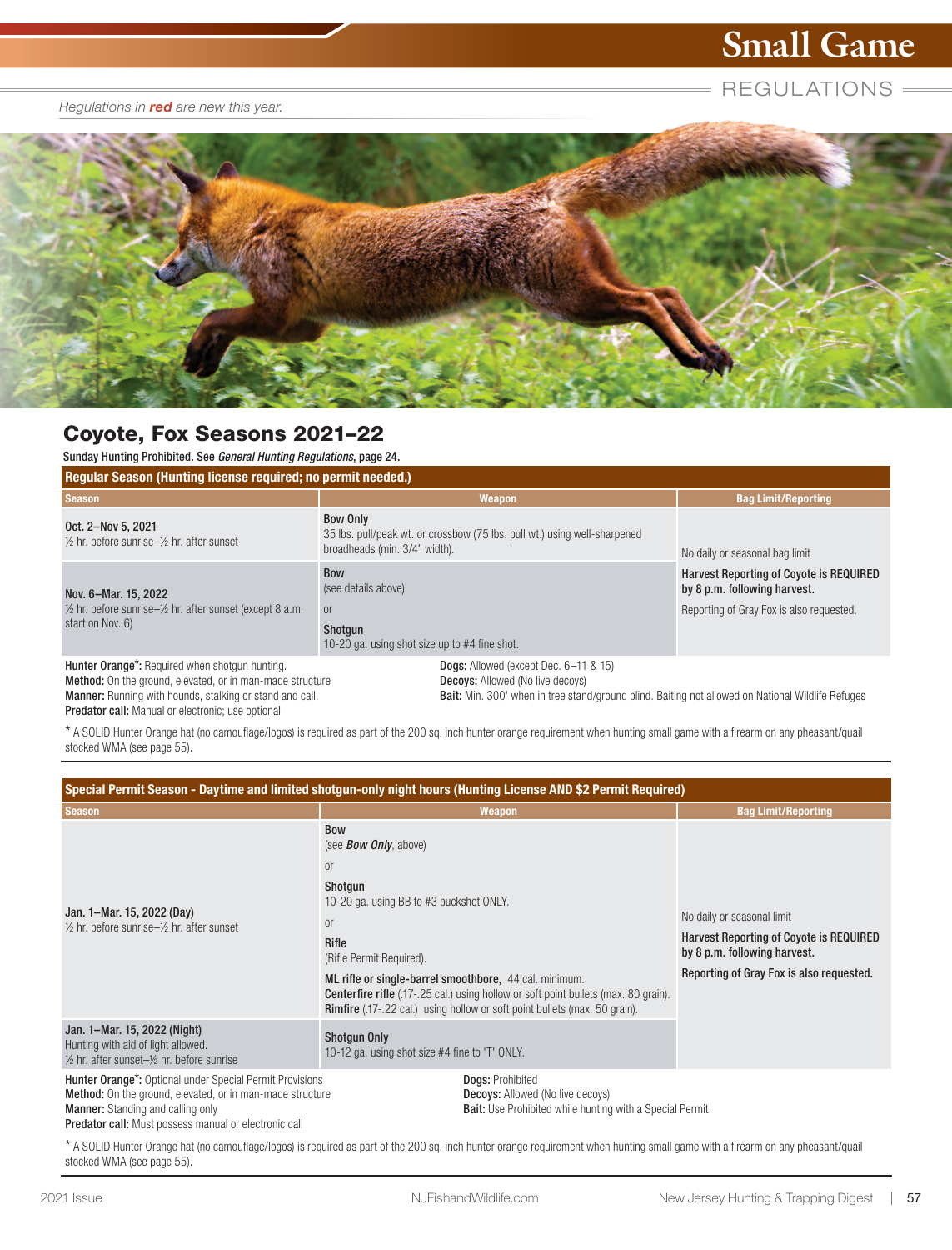*Regulations in red are new this year.*

# Firearms, Bows and Ammo for Small Game Hunting

Hunters may NOT possess both a firearm and bow & arrow while hunting any game bird or animal. See *General Hunting Regulations*, page 24.

|                                                     | nanoro may iver possoso bolira moann and bow ecariow while nanting any game bird or animal. Ooe <b>abhbrai manting nogalatibili</b> b, pag<br><b>Weapon Specifications</b>                                                   | <b>Species</b>                                                                                                  | <b>License, Permit, Stamp Required</b>                                                                                                                                                                                                                     |  |
|-----------------------------------------------------|------------------------------------------------------------------------------------------------------------------------------------------------------------------------------------------------------------------------------|-----------------------------------------------------------------------------------------------------------------|------------------------------------------------------------------------------------------------------------------------------------------------------------------------------------------------------------------------------------------------------------|--|
| Air gun                                             | .177 to .22 caliber<br>Having a non-ignited compressed gas expulsion with a<br>minimum muzzle velocity of 600 fps<br>Using wadcutter, domed or pointed or hollow point pellets<br><b>ONLY</b><br>Spherical BBs NOT permitted | Rabbit, squirrel, hare, jackrabbit, opossum, raccoon<br>Dispatching trapped furbearers other than muskrat       | • Valid Firearm Hunting License or meet Farmer<br>License Exemption. Valid Trapping License when<br>required.                                                                                                                                              |  |
| <b>Modern Rifle - Centerfire</b>                    | .25 caliber or smaller<br>Using max. 80 grain hollow or soft point bullets                                                                                                                                                   | Coyote, Fox (Special Permit Season, daylight hrs. only)                                                         |                                                                                                                                                                                                                                                            |  |
|                                                     | .25 caliber or smaller<br>Using hollow point, soft point bullets or expanding lead<br>core bullets (any grain weight)<br>Larger than .25 caliber<br>Using max. 80 grain hollow or soft point bullets                         | Woodchuck<br>Rifle use for woodchuck prohibited on all state<br>WMAs, state parks, forests and recreation areas | • Valid Firearm Hunting License (excluding Apprentice<br>Licenses) or meet Farmer License Exemption.<br>• Valid Rifle Permit.<br>Special Coyote/Fox Permit required to hunt coyote<br>and fox with this weapon.                                            |  |
| Modern Rifle - Rimfire                              | .22 caliber or smaller<br>Using max. 50 grain hollow or soft point bullets                                                                                                                                                   | Coyote, Fox (Special Permit Season, daylight hrs. only)                                                         | • Valid Firearm Hunting License (excluding Apprentice<br>Licenses) or meet Farmer License Exemption. Valid<br>Trapping License when required.<br>• Valid Rifle Permit.<br>• Special Coyote/Fox Permit required to hunt coyote<br>and fox with this weapon. |  |
|                                                     | Any caliber<br>Using max. 50 grain hollow or soft point bullets                                                                                                                                                              | Woodchuck<br>Rifle use for woodchuck prohibited on all state<br>WMAs, state parks, forests and recreation areas |                                                                                                                                                                                                                                                            |  |
|                                                     | .22 caliber<br>Using .22 short ammo                                                                                                                                                                                          | Opossum, raccoon                                                                                                |                                                                                                                                                                                                                                                            |  |
|                                                     | .36 caliber or smaller                                                                                                                                                                                                       | Dispatching trapped furbearers except muskrat.                                                                  |                                                                                                                                                                                                                                                            |  |
| <b>Muzzleloading Rifle</b>                          | Single-barrel, single-shot rifle firing a single projectile                                                                                                                                                                  | <b>Gray Squirrel</b><br>(See Squirrel ML Rifle Season Zones call-out box on p. 60)                              |                                                                                                                                                                                                                                                            |  |
|                                                     | .44 caliber or larger<br>Single-barrel, single-shot rifle or smoothbore firing a<br>single (round ball or conical) projectile                                                                                                | Coyote, Fox (Special Permit Season, daylight hrs. only)                                                         | • Valid Firearm Hunting License (excluding Apprentice<br>Licenses) or meet Farmer License Exemption.<br>• Valid Rifle Permit.<br>Special Coyote/Fox Permit required to hunt coyote                                                                         |  |
|                                                     | Any caliber single-barrel, single-shot rifle firing a single<br>(round ball or conical) projectile                                                                                                                           | Woodchuck<br>Rifle use for woodchuck prohibited on all state<br>WMAs, state parks, forests and recreation areas | and fox with this weapon.                                                                                                                                                                                                                                  |  |
| uding smoothbore<br>muzzleloaders)<br>Shotgun (Inci | Not larger than 10 gauge<br>Using shot size not larger than #4 fine                                                                                                                                                          | All small game                                                                                                  | • Valid Firearm Hunting License or meet Farmer<br>License Exemption.<br>• Pheasant & Quail Stamp on select WMAs.*<br>• HIP Certificate (required for woodcock).                                                                                            |  |
|                                                     | $10-20$ gauge<br>Using shot size not smaller than ""BB"" or larger than #3<br>Buck Pellets must be lead or a tungsten-nickel-iron hybrid                                                                                     | Coyote, Fox (Special Permit Season, daylight hrs. only)                                                         | • Valid Firearm Hunting License (excluding Apprentice<br>Licenses) or meet Farmer License Exemption.<br>• Valid Rifle Permit to hunt with any type of                                                                                                      |  |
|                                                     | 10 or 12 gauge<br>Using shot size not smaller than #4 fine or larger than "T"                                                                                                                                                | Coyote/Fox (Special Permit Season, nighttime hrs. only)                                                         | muzzleloader.<br>• Special Coyote/Fox Permit required to hunt coyote<br>and fox with shot size larger than #4 fine and when<br>shotgun nighttime hunting for coyote or fox.                                                                                |  |
|                                                     |                                                                                                                                                                                                                              |                                                                                                                 |                                                                                                                                                                                                                                                            |  |

\* See *Pheasant and Quail Stocking Schedules*, page 55

## Firearms Specifically Prohibited:

• Any firearm capable of firing more than 3 rounds without reloading when hunting any species listed above (shotgun capable of holding more than three shells must be plugged; modern rifles may not be loaded with more than 3 rounds).

• Any firearm having an electronic ignition system. Any firearm equipped with a silencer or noise suppressor.

• "Smart rifles and guns" equipped with any target tracking system; electronically-controlled, electronically-assisted, or computer-linked trigger; or ballistics computer.

|            | <b>Weapon Specifications</b>                                                                                       | <b>Species</b>                                                               | License, Permit, Stamp Required                                          |
|------------|--------------------------------------------------------------------------------------------------------------------|------------------------------------------------------------------------------|--------------------------------------------------------------------------|
|            | Minimum 35 lbs. draw weight (longbow, recurve) or 35 lbs. peak weight (compound) or 75 lbs. draw weight (crossbow) |                                                                              |                                                                          |
| š<br>È.    | Using arrow/bolt with:<br>Standard fletching<br>Well-sharpened metal edge head (min. width 3/4")                   | Coyote, fox, hare, rabbit, squirrel, woodchuck and non-<br>flying game birds | Valid Archery Hunting License or meet Farmer<br>License Exemption        |
| <b>Sow</b> | Using arrow/bolt with:<br>• Flu-flu fletching<br>Blunt, field or judo point                                        | Game birds in flight                                                         | Pheasant & Quail Stamp on Stocked WMAs<br>when hunting for these species |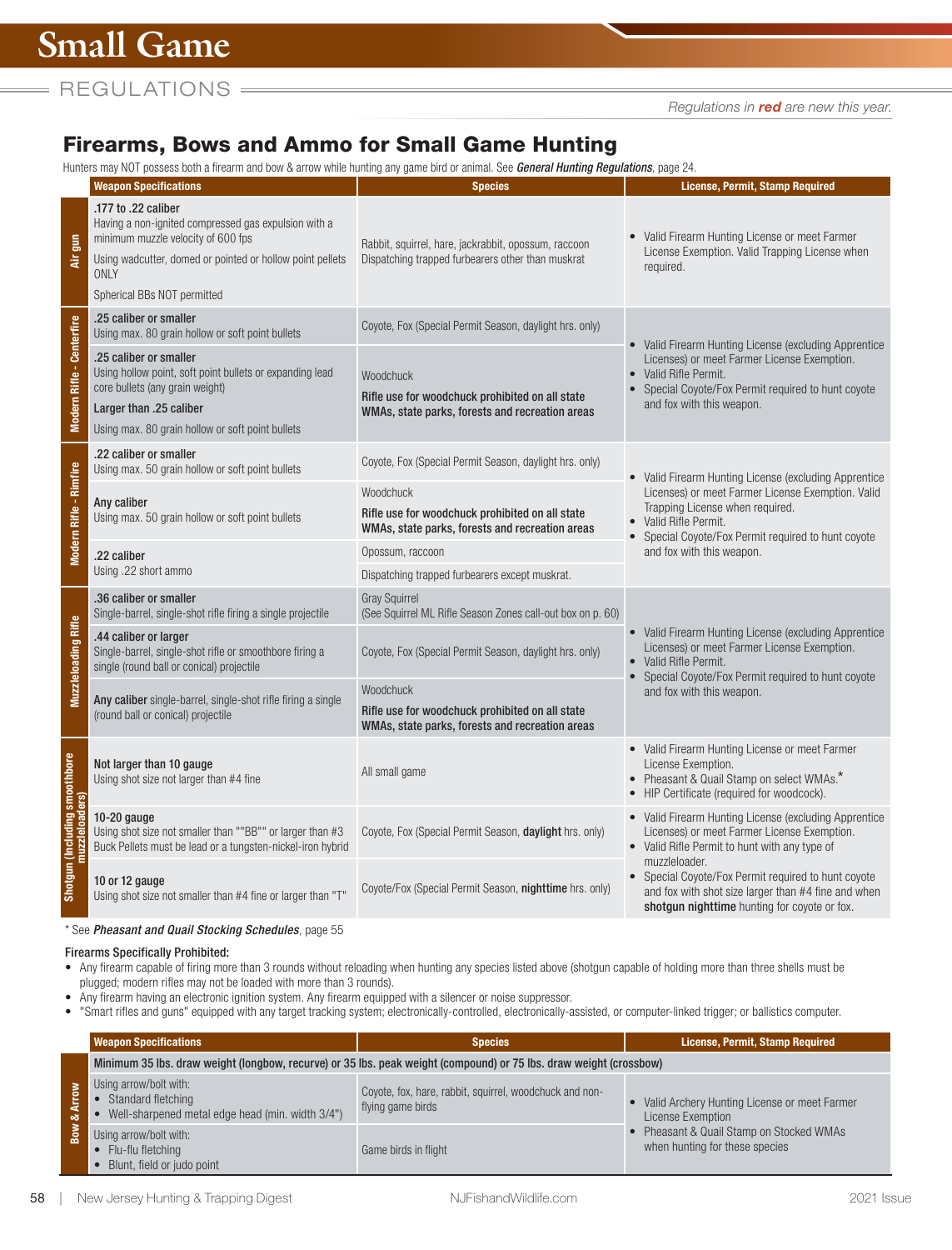REGULATIONS =

*Regulations in red are new this year.*

# Small Game Mammal Seasons 2021–22

No Sunday hunting except for opossum and raccoon; see below. See *General Hunting Regulations*, page 24.

A SOLID hunter orange hat (no camouflage/logos) is required as part of the 200 sq. inch hunter orange requirement when hunting small game with a firearm on any pheasant/quail stocked WMA (see page 55).

| $\frac{1}{2}$<br><b>Season</b>                                                              | <b>Weapon Type</b>                                                                                   | <b>Bag Limits</b>                                                          | <b>Manner &amp; Method</b>                                                                                                                                                                            |  |
|---------------------------------------------------------------------------------------------|------------------------------------------------------------------------------------------------------|----------------------------------------------------------------------------|-------------------------------------------------------------------------------------------------------------------------------------------------------------------------------------------------------|--|
| <b>Gray Squirrel - Muzzleloading</b>                                                        |                                                                                                      |                                                                            |                                                                                                                                                                                                       |  |
| Sept. 25-Nov. 5, 2021;<br>Jan. 1-Feb. 26, 2022<br>Sunrise-1/ <sub>2</sub> hr. after sunset  | Muzzleloading Rifle<br>Not larger than .36 caliber<br>(Designated zones only - see map,<br>page 60.) | Daily bag limit of 5<br>No season limit.                                   | Hunter Orange: Required.<br>Rifle Permit: Required.<br>Dogs: Allowed.<br>Sunday Hunting: Prohibited.<br>Restricted: To designated areas only (see map page 60).                                       |  |
| Gray Squirrel, Hare, Jackrabbit, Rabbit                                                     |                                                                                                      |                                                                            |                                                                                                                                                                                                       |  |
| Sept. 25, 2021-Feb. 26, 2022<br>8 a.m. start on Nov. 6, 2021<br>Closed Dec. 6-11 & 15, 2021 | Air Gun, Bow, or Shotgun                                                                             | 5 squirrel, 1 hare or jackrabbit, and 4<br>cottontail.<br>No season limit. | Hunter Orange: Required when hunting with firearm.<br>Doas: Allowed.<br><b>Sunday Hunting: Prohibited.</b>                                                                                            |  |
| Sunrise-1/ <sub>2</sub> hr after sunset                                                     |                                                                                                      |                                                                            |                                                                                                                                                                                                       |  |
| <b>Opossum and Raccoon (Night Hunting)</b>                                                  |                                                                                                      |                                                                            |                                                                                                                                                                                                       |  |
| Oct. 1, 2021-Mar. 1, 2022;<br>7:41 p.m. start Oct. 1, 2021<br>Closed Dec. 6-11 & 15, 2021   | Air Gun, .22 cal. rifle, or Shotgun                                                                  | No daily or seasonal bag limits                                            | Hunter Orange: Encouraged, but not required.<br>Dogs: Allowed.<br>Sunday Hunting: 12:01 a.m. to 1 hr. before sunrise only.                                                                            |  |
| 1 hr. after sunset-1 hr. before sunrise                                                     |                                                                                                      |                                                                            | Portable Lights: Allowed.                                                                                                                                                                             |  |
| <b>Woodchuck</b>                                                                            |                                                                                                      |                                                                            |                                                                                                                                                                                                       |  |
| Mar. 1, 2021-Feb. 26, 2022<br>8 a.m. start Nov. 6, 2021<br>Closed Dec. 6-11 & 15, 2021      |                                                                                                      |                                                                            | Hunter Orange: Encouraged with shotgun, but not required.                                                                                                                                             |  |
| Mar. 1, 2022-Feb. 25, 2023<br>8 a.m. start Nov. 12, 2022<br>Closed Dec. 5-9 & 14, 2022      | Bow or Shotgun                                                                                       | No daily or seasonal bag limits                                            | Dogs: Allowed.<br><b>Sunday Hunting: Prohibited</b>                                                                                                                                                   |  |
| Sunrise-16 hr. after sunset                                                                 |                                                                                                      |                                                                            |                                                                                                                                                                                                       |  |
| Mar. 1-Sept. 29, 2021<br>Mar. 1-Sept. 28, 2022<br>Sunrise-1/2 hr. before sunset             | Modern or Muzzleloading Rifle<br>(Valid Rifle Permit required)                                       | No daily or seasonal bag limits.                                           | Hunter Orange: Encouraged, but not required.<br>Dogs: Allowed.<br><b>Sunday Hunting: Prohibited</b><br>Rifle use for woodchuck prohibited on all State WMAs, Parks<br>and Forests & Recreation Areas. |  |

# Small Game Hunting

### What You Need

#### HUNTING LICENSES

A valid Bow & Arrow or Firearm Hunting License is required for all hunters, except farmers and family members hunting the property they live on. See *Licenses* table on page 8 for license types, requirements and information on how to obtain.

- **•** Adult licenses are valid through December 31. Youth licenses are valid through December 31 in the year the youth turns 16.
- **•** The license must be visibly displayed on outer clothing while hunting and cannot be covered by a pack or harness. Farmers must visibly display applicable permit(s).
- **•** A Rifle Permit when hunting with any type of rifle, modern or black powder.
- **•** A Coyote/Fox Special Permit Season Permit to hunt these species at specific times and under certain circumstances. (See pages 57-58.)

#### WEAPONS AND AMMUNITION

Small game animals and upland game birds may be taken during the open seasons by licensed hunters with shotgun or bow & arrow. See *Firearms, Bows & Ammo for Small Game* table, page 57.

- **•** Air guns may also be used to harvest gray squirrel, hare and rabbit.
- **•** Certain types of rifles may also be used at certain times or locations to harvest coyote, fox, gray squirrel, opossum, raccoon and woodchuck, and may not be loaded with more than 3 rounds.
- **•** Shotguns may not be larger than 10 gauge using shot size not larger than #4 fine shot and not capable of firing more than three rounds without reloading.

#### PUBLIC HUNTING LANDS

There are a variety of public lands on which to hunt – municipal, county, state and federal. It is the hunter's responsibility for contacting the applicable landowner to clarify areas open for hunting prior to arriving on-site.

Most wildlife management areas, and select state parks, forests, and recreation areas are open to licensed hunters without requiring written permission. Some areas within specific properties may be closed.

A list of state WMAs with regulations and a link to PDF maps can be found at NJ[FishandWildlife.](https://njfishandwildlife.com/wmaland.htm) [com/wmaland.htm.](https://njfishandwildlife.com/wmaland.htm)

A list of state park and forest lands open for hunting with links to hunting maps can be found at [https://www.nj.gov/dep/parksandforests/parks/](https://www.nj.gov/dep/parksandforests/parks/sps_hunting_maps.html) [sps\\_hunting\\_maps.html.](https://www.nj.gov/dep/parksandforests/parks/sps_hunting_maps.html) Hunters may be required to obtain a special permit for some species on certain properties.

The National Wildlife Refuge System is managed by the U.S. Fish & Wildlife Service. There are five national wildlife refuges in New Jersey. Hunting

# Firearm Ammunition Legal for Hunting Coyote and Fox in New Jersey

Scan this QR code or visit us at [NJFishandWildlife.com/coyote-fox\\_ammo.htm](http://NJFishandWildlife.com/coyote-fox_ammo.htm)  for a reference chart useful for coyote-fox hunting during seasons that overlap other game species.